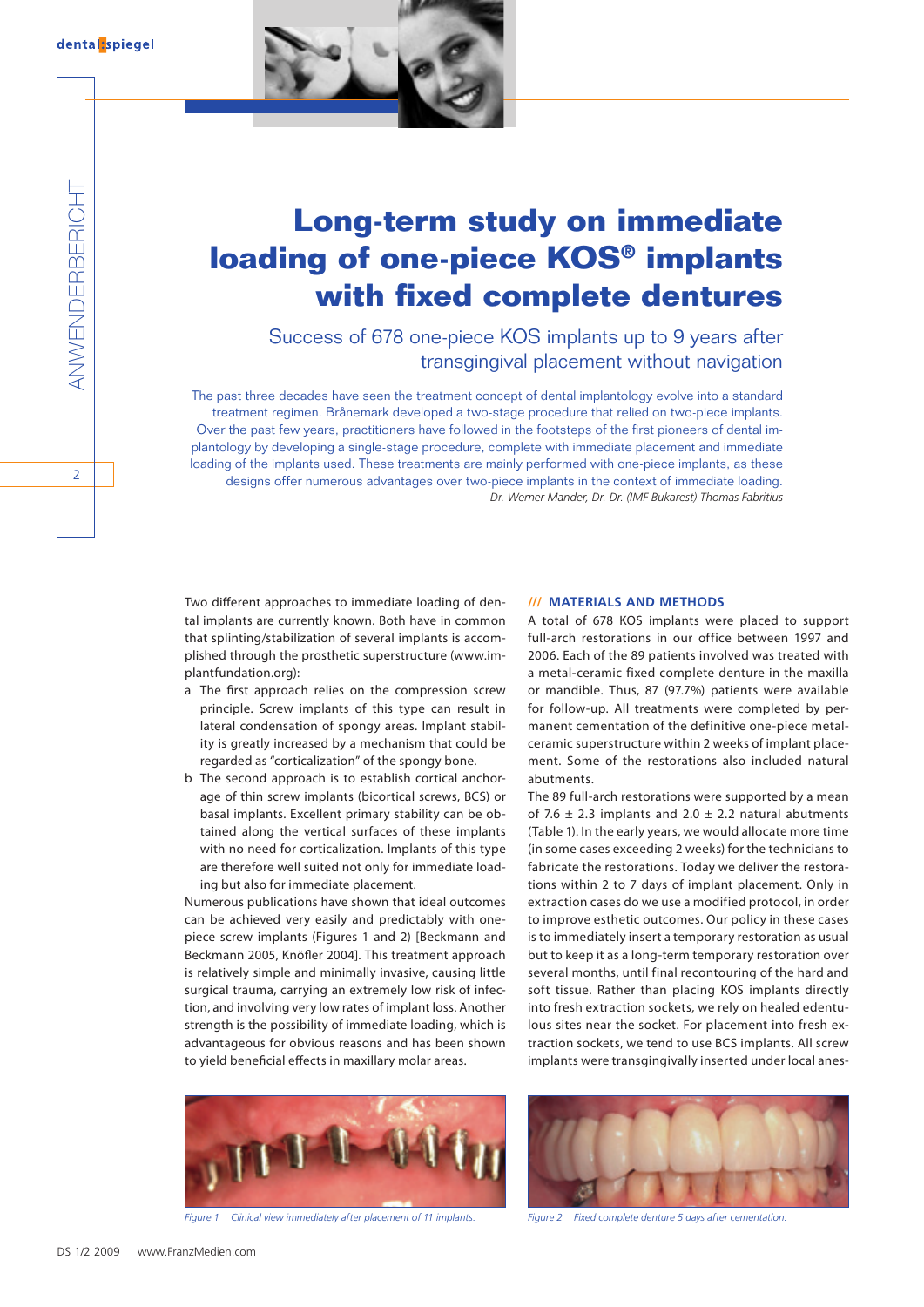ANWENDERBERICHT

 $\overline{3}$ 

**ANWENDERBERICH** 

| <b>Characteristics</b>              | $Mean \pm SD$ | Range  |
|-------------------------------------|---------------|--------|
| Age (years)                         | $58.0 + 10.1$ | 33.52  |
| Follow-up (months)                  | $34.7 + 33.6$ | $-110$ |
| Implants (per jaw)                  | 76.23         | ١Þ     |
| Natural teeth (per jaw)             | 20122         |        |
|                                     |               |        |
| Gender (male)                       |               | 52.8   |
| Mixed restorations (teeth/implants) | 43            | 58.4   |
| Follow-up ( $n = 89$ )              | 87*           | 97.5   |



thesia, which was immediately followed by temporary restoration with a fixed complete denture. Surgery was conducted in one session on an outpatient basis. Our sample can be characterized as a single-center consecutive case series. The mean age of patients was  $58 \pm 10.1$ years. The youngest patient was 33 and the oldest patient 82 years old; 74 patients were male and 42 were female. The majority of 79.7% ( $n = 71$ ) were non-smokers. A mean of  $2.0 \pm 2.2$  natural abutments could be included in the fixed complete dentures, reflecting the presence of usable residual teeth in 52 out of 89 patients/jaws. Strictly edentulous jaws were restored in the remaining 37 patients, meaning that 41.6% of all fixed complete dentures were supported by implants only (Table 1).

The follow-up of the study ranged between 1 month and 110 months (9.2 years) for a mean observation period of 34 months (2.83 years). Two patients (2.3%) were lost to follow-up and could not be evaluated. The 678 compression screws used in the study fell into 67% KOS-B (flexible), 17% KOS-A (angulated) and 16% KOS straight (Table 2, Figure 3). Maxillary implants accounted for 86% and mandibular implants for 14%; 52% (n = 354) were placed in anterior sites, compared to 42% ( $n = 283$ ) in posterior sites and 6% ( $n = 41$ ) in tuberosity sites. A technique of either motor-driven or manual implant placement into tuberosity sites was developed relatively late into the study. Before that time, we would normally refrain from placing implants distal to the extended maxillary sinus.







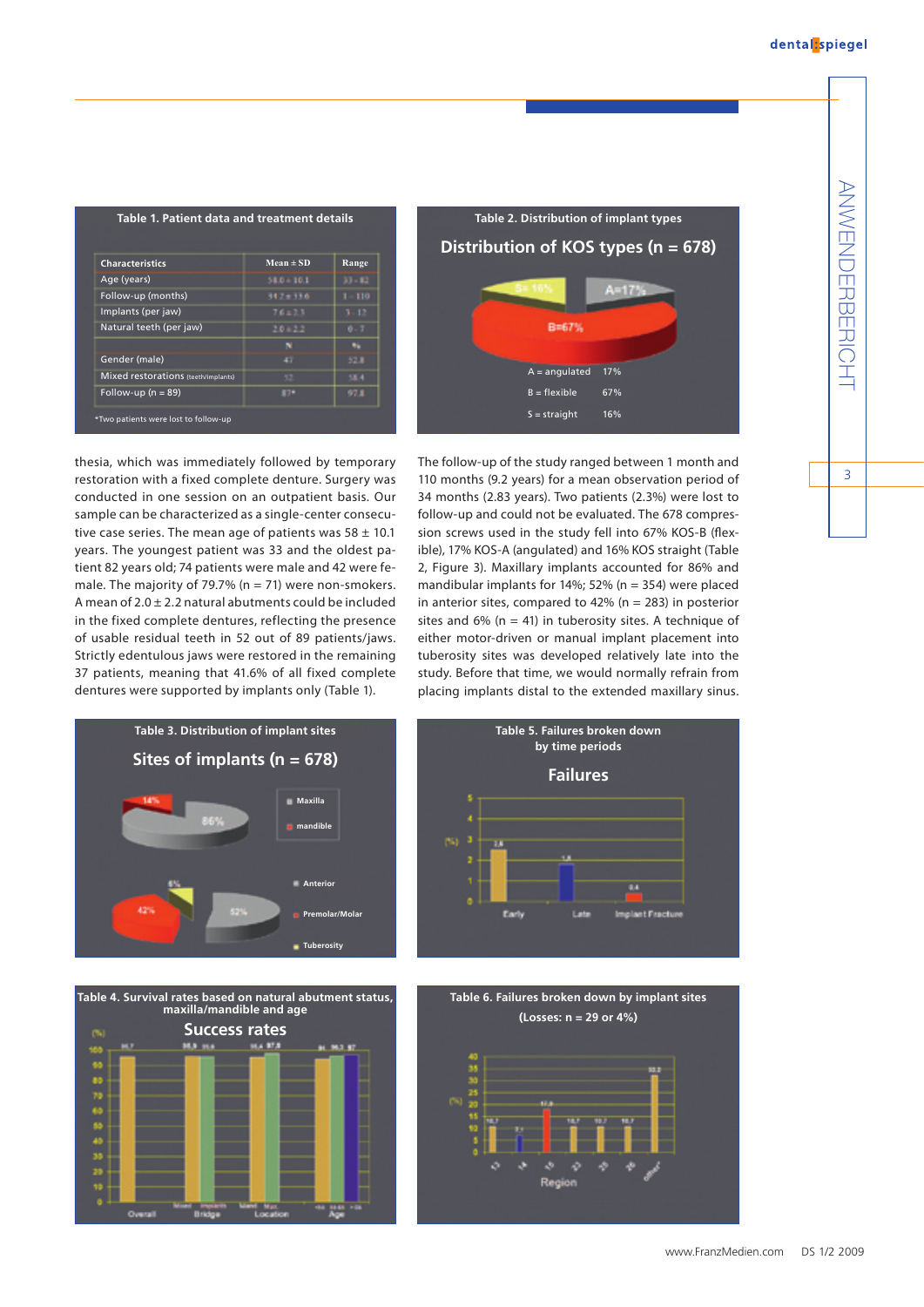



*(left to right: KOS, KOS A, KOS B).*

*screw implants*



*Figure 4 Change of primary stability by osteonal repair remodeling (from: R. Bruce Martin, David B. Bur, Neil A. Shakey: Skeletal Tissue Mechanics; Springer 2004).*

ed identical failure rates (10.7% of all implant losses). Nine other sites were affected by 1 implant loss each, thus accounting for roughly one-third of implant failures (32.2%). Twenty-two implants (3%) were radiographically shown to exhibit horizontal or vertical bone loss > 3 mm after placement. These situations were associated with clinical evidence of peri-implantitis.

Instead, we would preferably use structures with a distal cantilever in the first molar position.

This was possible because we would frequently insert angulated KOS screws in the area of the second premolars in order to avoid the maxillary sinus. At the same time, we would place numerous implants anterior to each maxillary sinus, thereby introducing high stability from the anterior segment to support the distal segments (Table 3). A panoramic radiograph was obtained for each patient and followed up by clinical examinations. The follow-up examinations and outcome evaluations were conducted in the same office as the initial treatments; they were, however, not performed by the same clinician. The assessments were made by the same dentists who also analyzed the panoramic radiographs to evaluate changes in vertical bone levels.

## **///** Results

The overall survival rate of all KOS screw implants used in this study was 95.7%. There was no significant difference between the fixed complete dentures supported by implants only (95.9%) and those also including natural abutments (95.6%). Survival was a little, but nevertheless significantly, lower for maxillary (95.5%) than mandibular (97.9%) implants (Table 4). Broken up by age groups, implant survival was 94% among patients 55 years or under, 94% among patients 55 to 65 years old, and 97% among patients older than 65 years (Table 4).

Twenty-nine of the 678 implants failed. The rate of implant failure was 4.3%. This percentage fell into 2.5% (n = 17) early postoperative failures before cementation of the definitive restoration and only 1.8% ( $n = 12$ ) late failures after definitive cementation (Table 5). Implant fracture accounted for 3 failures (0.44%). One of these events was caused by tooth loss underneath the fixed restoration, while the other two fractures occurred in KOS-B implants during tightening. Table 6 illustrates the distribution of implant sites affected by the 29 failures. Failures were least common at site 14 (7.1% of all implant losses) and most common at site 15 (18% of all implant losses). Sites 13, 23, 25, and 26 demonstrat-

#### **/// Discussion**

The cases followed up in the present study included roughly the same number of implants in posterior (42% at premolar and 6% at molar sites) an anterior (52%) jaw segments. The vast majority of implants (85%) were placed in the maxilla (Table 3). The study was initially guided by the principles of the First European Consensus Conference [BDIZ 2006]. In accordance with these principles, the distal segment of the maxilla was considered a risk area for implant placement due to its poor bone quality. This view was based on expert opinions and numerous studies [Attard and Zarb 2005, Becker et al. 2003, Bergkvist et al. 2005, Derbabian and Simonian 2005]. It was maintained until the current consensus on immediate loading was published [International Implant Foundation 2008]. However, our results demonstrate that immediate loading is capable of yielding similarly high success rates even at molar and premolar sites of the maxilla if certain principles are observed, including immediate immobilization of the implant abutments and definitive restoration with simultaneous splinting of the implants with fixed crossarch dentures or at least 3 to 4 stable splinted abutments in the same jaw segment no longer than 3 to 12 days after implant placement. On the subject of indications, it should be noted that our patients' desire for immediate loading is an indication in its own right. Delayed protocols should only be adopted if medical considerations argue against immediate loading. The present study demonstrates that immediate loading is a viable option for dental implants located virtually anywhere in the mandible or maxilla, provided that all relevant principles of immediate loading are heeded and that enough implants have been placed.

## **Our analysis of errors has revealed two critical phases:**

- 1. Early phase of temporization before delivery of the final restoration (up to 12 days postoperatively)
- 2. Late phase after permanent cementation of the final restoration (until complete bone healing; up to 6 months or even longer).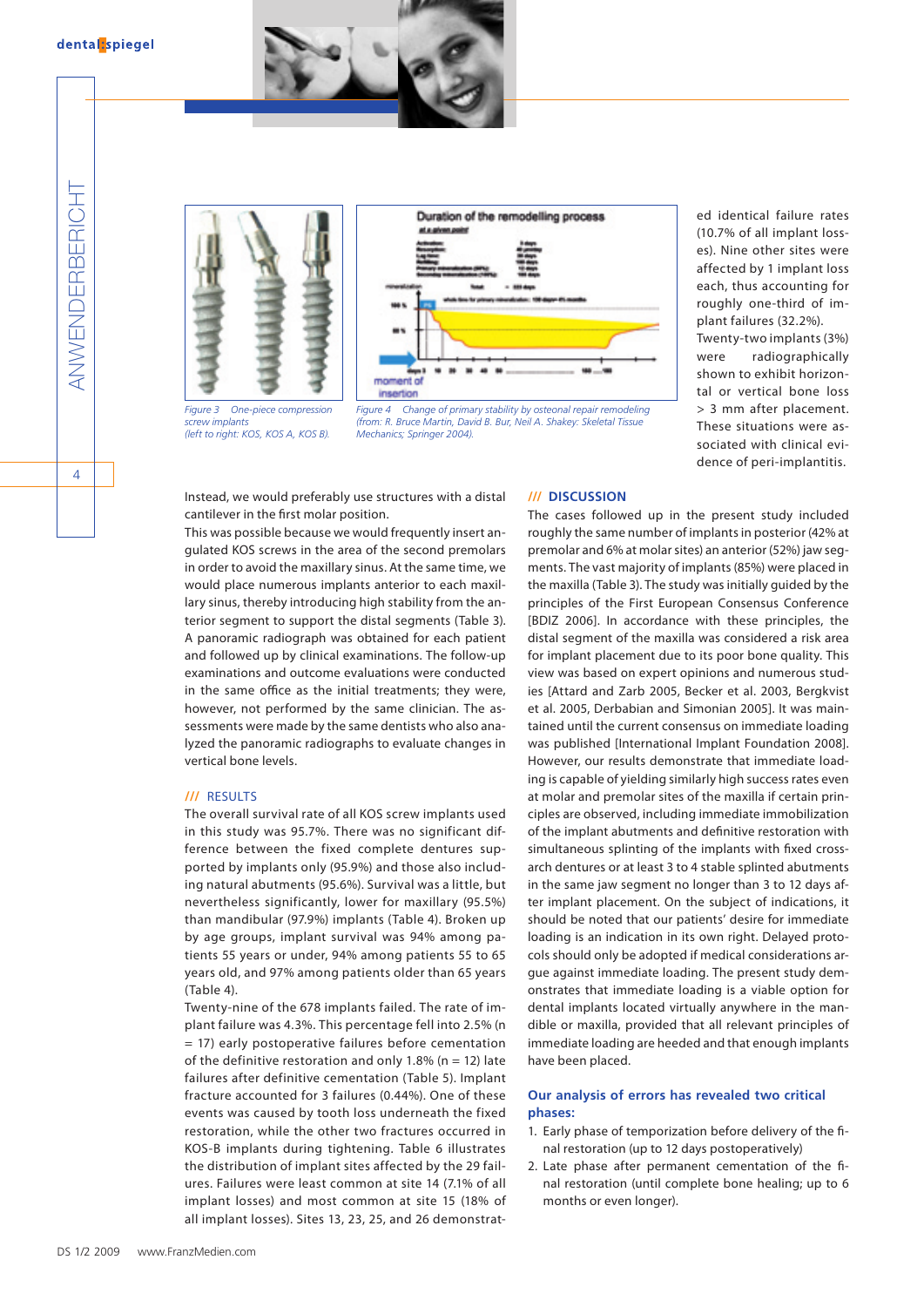#### **Early implant losses were mainly caused by:**

- Poor bone quality leading to inadequate primary friction  $(< 30$  Ncm).
- Fracture of temporary fixed denture.
- Premature insertion after tooth extraction (immature bone is not readily identified during transmucosal placement)
- Excessive loading of individual implants still connected to a (temporary or final) restoration that has become mobile upon temporary cementation.

It is essential for the success of immediate loading to consider the time of bone regeneration. A truly safe period is the early postoperative course ending on the third postoperative day. This time window is followed by a phase of highly active bone remodeling, which will carry an increased risk for any prosthetic interventions (Figure 4).

The implants always need to be immobilized as quickly as possible. In fact, we scarcely encountered any problems even in numerous years of using delayed loading (e.g. after 2 to 3 weeks). Presumably, this positive experience can be attributed to corticalization along the compression thread, which would routinely lead to good primary stability. In addition, osteonal structures are probably destroyed as the bone is subjected to heavy local compression. Such bone could no longer be a departure point of bone remodeling but could still be a potential endpoint of bony pervasion. The onset of bone remodeling would be delayed in corticalized areas. The safest path for clinicians, however, is to use temporary loading until the third postoperative day, followed by continued service of the first structure over at least 6 months (i.e. also in cases of simultaneous tooth extractions). The entire secondary structure, whether definitive or temporary, should be very firmly cemented by this ideal point in time (the third day) for proper splinting and immobilization of the recently placed implants, such that osseointegration can progress smoothly. The phase of remodelation for bone



*Figure 5 Bone levels after placement of 12 KOS implants in 1999. Figure 7 Postoperative view of slanted implants avoiding the maxillary* 



*Figure 6 Bone levels after 7 years in 2006 (same case as in Figure 5).*

repair may take up to 6 months and, if the outlined conditions are met, can proceed without complications. Any mobility of the temporary restoration calls for immediate recementation. To avoid this complication, numerous users will rightly employ strong permanent cements even in the phase of temporization. A minority of patients would present with hopeless conditions even for treatment with thin 3-mm implants. Rather than subjecting these patients to augmentation procedures ourselves, we referred them to specialists for basal implantology or to colleagues with a strong focus on bone augmentation. In our experience, however, referrals of this type have been needed in 15% of patients at the most. In all other 85% of patients for whom major cross-arch fixed dentures were considered, the transgingival KOS technique yielded optimal results even in the absence of any laborious and risky reflection or augmentation techniques. After all, these augmentation techniques are adjunctive surgical procedures and, as such, will carry their own surgical risks. We took care to select a treatment regimen avoiding procedures of this type. Not a single patient in our office had to undergo augmentation to create an implant bed.

## **We believe that the late implant losses after definitive cementation were mainly caused by the following factors:**

- 1. Inadequate distance between implants (Figures 5 and 6). An enossal distance of 2 mm should be respected with large-diameter KOS implants (4.1 or 5 mm). We have not encountered any problems with thinner KOS implants (even when placed very close to each other).
- 2. Fracture of an overly delicate metal framework.
- 3. Lesions of the bony implant bed caused by heat or excessive insertion pressure. These lesions were not immediately evident but only occurred early in the study; improvements in drill geometry and a torque-limiting insertion technique largely eliminated this problem.



*sinus (1999).*



*Figure 8 No visible bone loss, despite slanted implant insertion, after 9 years (same case as in Figure 7).*

 $\overline{5}$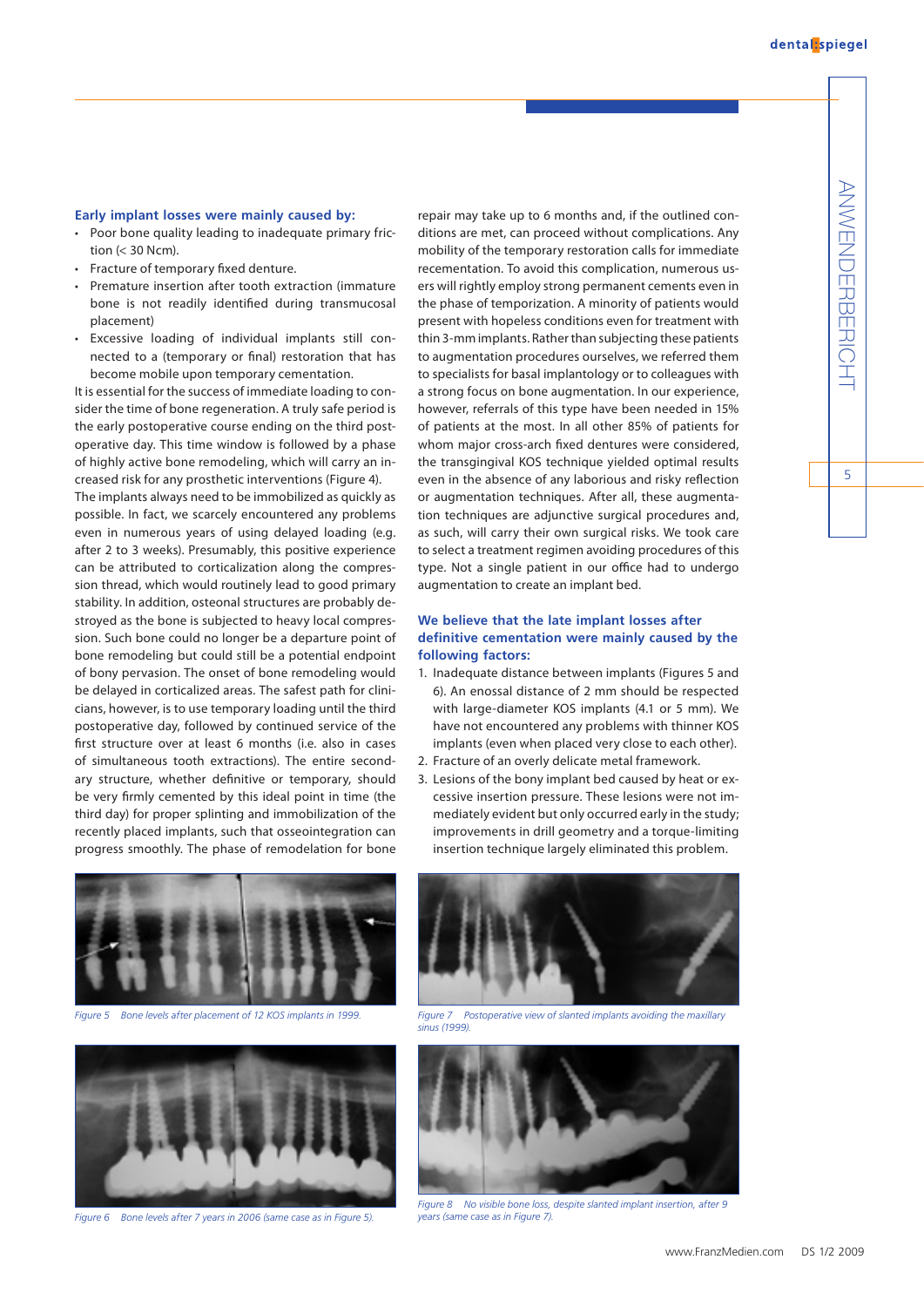









*Figure 11 Planning of an overly delicate connector between crown elements.*



*6 years. Figure 12 Measuring pins used for verification in the OPG after pilot drilling with BCD1/ DOS1. Implant cavities are checked for their correct position relative to surrounding structures. The mucosal thickness in the insertion area can be evaluated.*



*Figure 13 Maxillary restoration after 6 years.*

We did not observe any cases of implant failure caused by excessive masticatory loading in the present study. This finding indicates that our approach of splinting the superstructures effectively minimized the pressure (Figures 7 and 8). Patterns of occlusion were usually adjusted to long-centric designs with the possibility of gliding into retral centric occlusion. Most patterns were adjusted to group function rather than canine guidance. The maxillary sinus could generally be avoided by slanted positioning of the implants.

Today we know that slanted insertion of dental implants (relative to either the patient's vertical axis or the bone surface) with or in connection with delayed cross-arch splinting will not create any disadvantages even in the long run. In the presence of a balanced occlusion, slanted insertion can even be associated with bone apposition (Figures 9 and 10). From the very outset, great care must be taken that the structure of the fixed denture will be adequately thick to avoid fracture of the superstructure, which is particularly true of zirconia frameworks (Figure 11). The present study demonstrates that few implants (3%) are likely to show a reduction in vertical bone levels with subsequent peri-implantitis. We believe that the following two reasons account for this low complication rate:

- 1. Small diameter of the polished implant neck, not exceeding 2.5 mm and even smaller in the flexible KOS-B designs (1.8 mm).
- 2. One-piece implant design whose shape will preclude any microgaps or micromovements between abutments and implants.

## **/// Summary**

This article reports on a retrospective study of 678 consecutively inserted KOS implants, which are one-piece implants designed in accordance with the compression screw principle. The study covers relatively long observation periods (of 33 months on average) and the great number of restored jaws ( $n = 89$ ). As a result, some highly predictive conclusions can be drawn notably with regard to immediate loading of these implants with cross-arch structures:

- 1. High overall and long-term success rate of KOS implants (95.7%) following transgingival insertion without navigation.
- 2. High success rate in the maxilla (95.4% based on 582 implants, 48% of which were inserted at premolar or molar sites).
- 3. Even higher success rate in the mandible (97.9 %).
- 4. Low failure rate irrespective of age.
- 5. Reduced incidence of vertical bone loss ≤ 3 mm (3%).
- 6. No prosthetic structures had to be replaced in their entirety because of implant loss.
- 7. Concerning implant survival, there was no significant difference between fixed dentures supported by implants only and those also including natural abutments.

Our experience with the KOS implant system, reflected in the longitudinal analysis presented in this study, demonstrate that KOS technology and the single-stage clinical procedures developed with these compression implants can offer unmatched long-term outcomes. We do not believe that navigated procedures to insert KOS implants